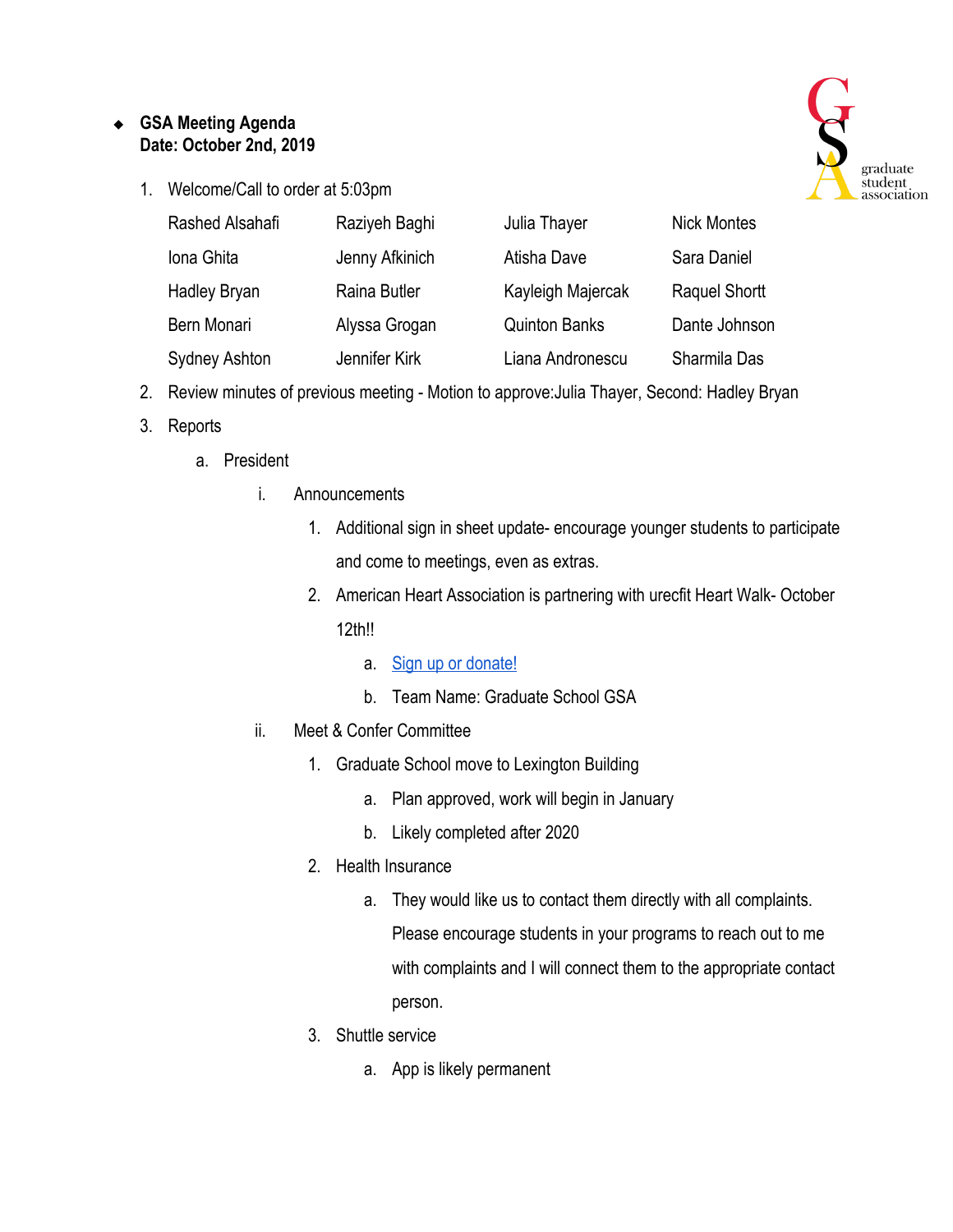- b. Made request for stop buttons on new buses
- c. Brought to their attention that we are concerned about accessibility for anyone with different abilities
- 4. IMPORTANT: Police Department new communications officer will be responsible for making Non-emergency announcements
	- a. Please volunteer: Creation of a **UMB Student Advisory Board** that would work directly with the UMB Police Department on upcoming policies and procedures-- students needed to give input on communicating non-emergency information on campus. E.g. timely warnings, shuttle disruptions, weather delays or closings, traffic, power/water outages. Time commitment will be minimal
		- i. Atisha Dave volunteer
	- b. Chief Cary will be attending the USGA meeting tonight- do we want to invite her to our next meeting?
		- i. No interest in having Chief Cary attend the next meeting
- 5. 'Bake your Thesis'
	- a. Possible end of year social Need 8-10 people interested for event to work. Will bring up again later.
- 6. Smoking on Campus
	- a. Penn St., Hospital, President Perman to talk to CEO of Hospital
- 7. Next Meet & Confer will be in January.
- b. Vice President
	- i. Announcements
		- 1. Social Activities Committee: No updates right now!
		- 2. USGA Announcements
			- a. USGA has a student issues form. Feel free to submit any school-related issues that you are having and USGA will address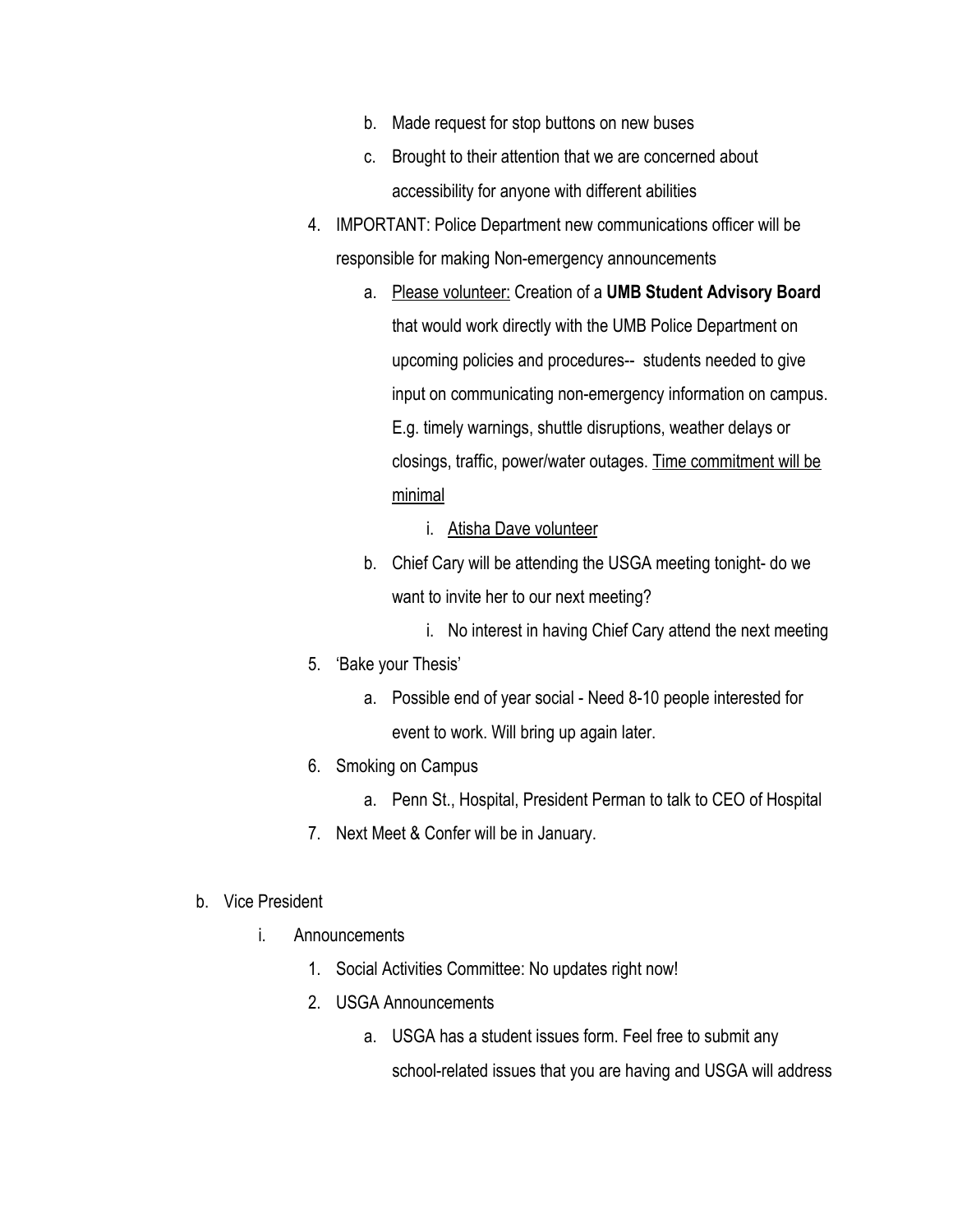## them: [Google Form](https://docs.google.com/forms/d/e/1FAIpQLSdVtDnCxtXkm_whXti9JuPYtWvjQjyWUUSVdBzgIZ1Ar-T9bQ/viewform?formkey=dF9YRlhIcWpCcjRBUno2R1F4YWdKZVE6MQ)

- b. Save the Date! Upcoming USGA socials:
	- i. Halloween Social 10/25/19
	- ii. Fall Formal 11/15/19 (location: World Trade Center)
- c. Be sure to download the app "TapRide" for real-time UMB police escort requests. Just select UMB from the list of schools!
	- i. Will find out whether this is replacing the phone number or supplementing it
- d. Shuttle updates:
	- i. ADA Compliance: The temporary buses are not ADA accessible. The current protocol for a student would be to notify the bus driver to call the manager to send out a ADA accessible van. The van can take 10-15 minutes to arrive so this isn't the best solution currently. The new buses will be ADA compliant.
	- ii. Accessing the shuttle on your phone: You can use the MobileUMB app OR the new Rideshare app. Both access the same app for UMB shuttles.
	- iii. Guest policy: This will most likely change or be removed. Staff will have to start paying to use the shuttle (this won't be put into effect until 2020 most likely) and the existing guest policy could be abused to get around the new staff payment requirement. More details to follow.
	- iv. New buses WILL have stop pulls! :)
	- v. Be sure to share any and all concerns on the UMB shuttle page using this [online form](https://www.umaryland.edu/shuttlebus/suggestions/)
- e. Student Organization Events coming up this semester (keep an eye out for event details in The Elm or Campus Life Weekly)
	- i. Global Medical Brigade: GMB International Trivia Night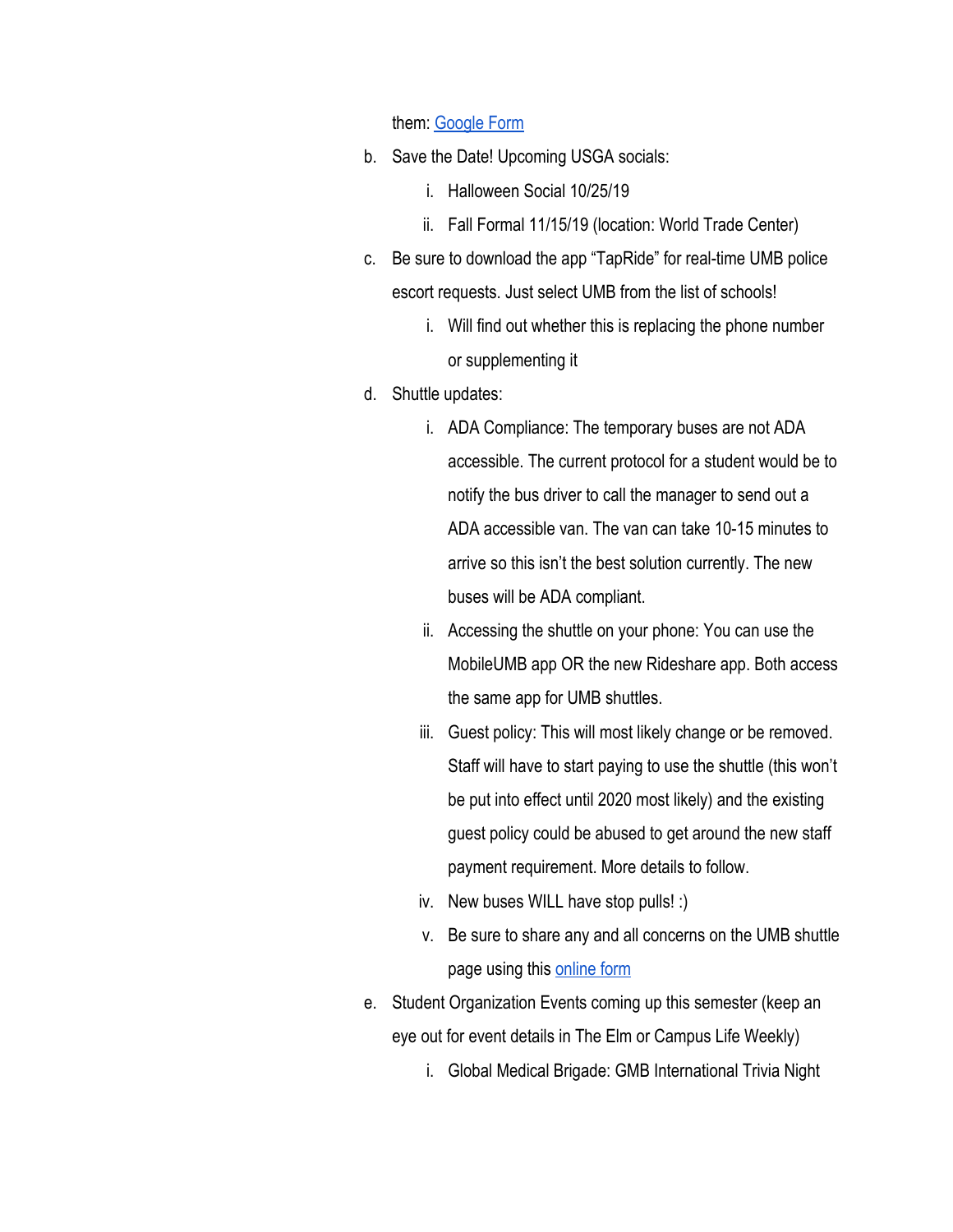(10/25, 8PM)

- ii. Queer Community Alliance: LGBTQ+ 101 (10/28, 5PM)
- iii. Orators at UMB: Spookathon (10/30, 6PM)
- iv. National Alliance of Mental Illness: Journal through Schizophrenia (11/11, 6:30PM)
- v. Indian Association: Diwali (11/14, 6PM)
- vi. Queer Student Alliance: Trans Resilience Vigil (11/20, 8PM)
- vii. Project Feast: Annual Thanksgiving Meal (11/28, 11AM)

## c. Treasurer

- i. Account
	- 1. Current Balance: \$19,419.55
	- 2. Have not yet made decisions about how to disperse extra social funding \$600.00
		- a. Could potentially be used for 'Lab Social Hour'
- ii. Finance Committee:
	- 1. Deadline for the 1st Quarter Travel Award Application is Tuesday, October 15th! If you traveled during July, August, or September, then you are eligible to apply. Find the application form at <http://www.graduate.umaryland.edu/gsa/Awards/Travel-Fellowships/> Do not have to include SSN. Send all parts as a single document. Do not mail a physical copy to any address. Will be asking for help from Finance Committee to score these New reimbursement forms that include additional information (full name,

mailing address, phone number)

- 2. All 4th Q travel awards have been disbursed.
- iii. Student Group Funding: There is an instructional document that outlines the details of this process. If you are a student group who is interested in receiving GSA funding, please email the GSA Treasurer for this documents
- d. Secretary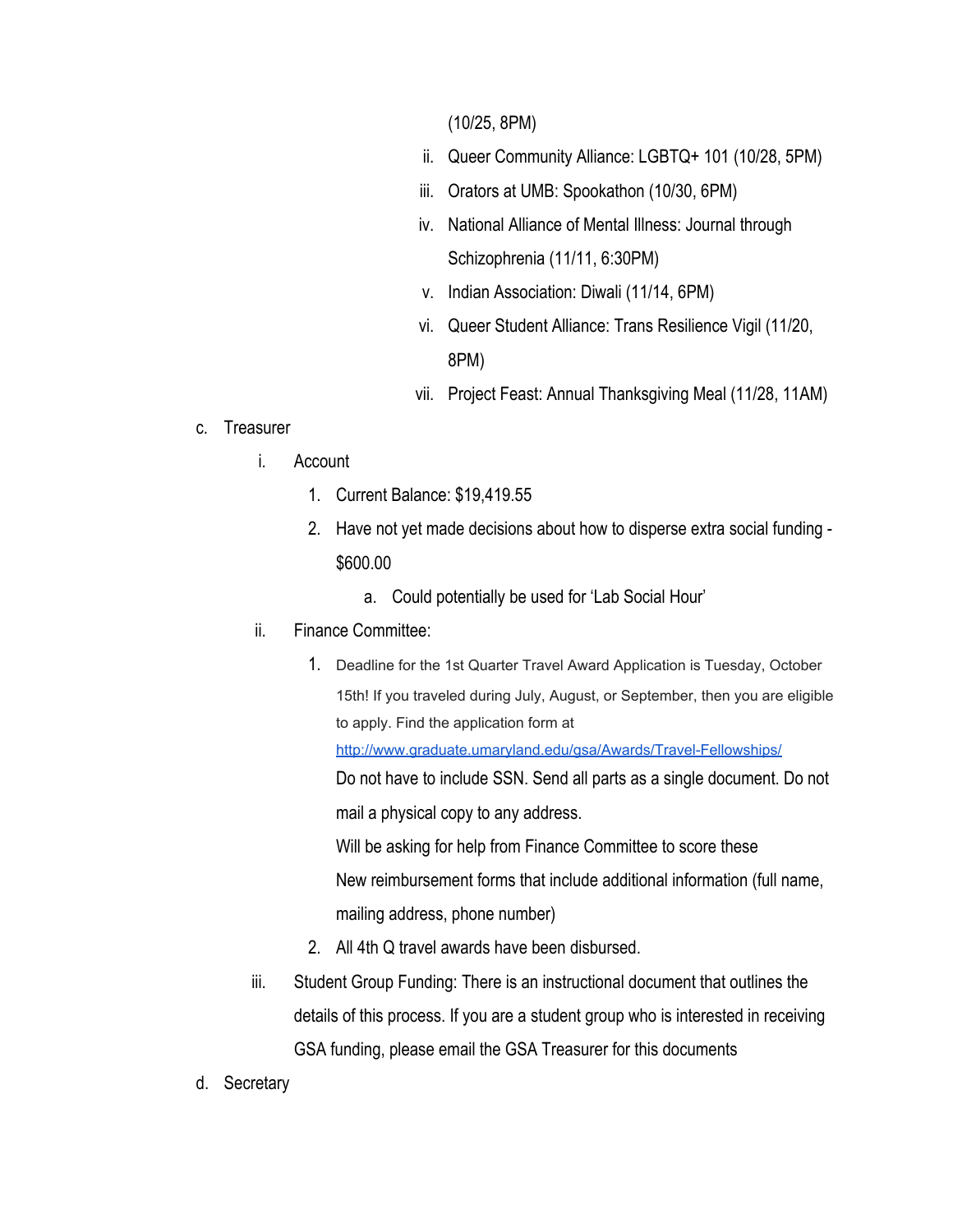- i. Announcements None
- e. Grad Council rep
	- i. Announcements- None
	- ii. U of M grad council First meeting
	- iii. USGA meetings are occasionally at the same time as GSA meetings.
- f. PR
- i. Announcements:
	- 1. Next gazette: This Friday there is some cool stuff on there, check it out!
	- 2. Looking to work with the Farming Alliance of Baltimore sign up sheet
		- going around
			- a. Volunteering is Thursday, Fridays, and Saturdays (will try to find a day that works for everyone)
			- b. Involves planting and tending an urban garden
- ii. Communications Committee: No announcements
- iii. Volunteer Committee
- g. Meyerhoff : No announcements
- h. NOVA: No announcements
- i. UMB Orators: Meet & Greet was held last Friday (Date) had lower than expected attendance, but did have representation from multiple grad school programs
- 4. Old Business:
- 5. New Business:
	- a. Additional benefits including 24-hour mental health counseling is available through the portal under the 'Additional Benefits' tab on the student portal (Find link and insert here)
	- b. QSA had first meeting on September 27th 25 people were present. A poll will be sent out to find out a good date for the next meeting
- 6. Upcoming Events:
	- a. American Heart Walk Saturday October 12th
- 7. Other Business/Announcements